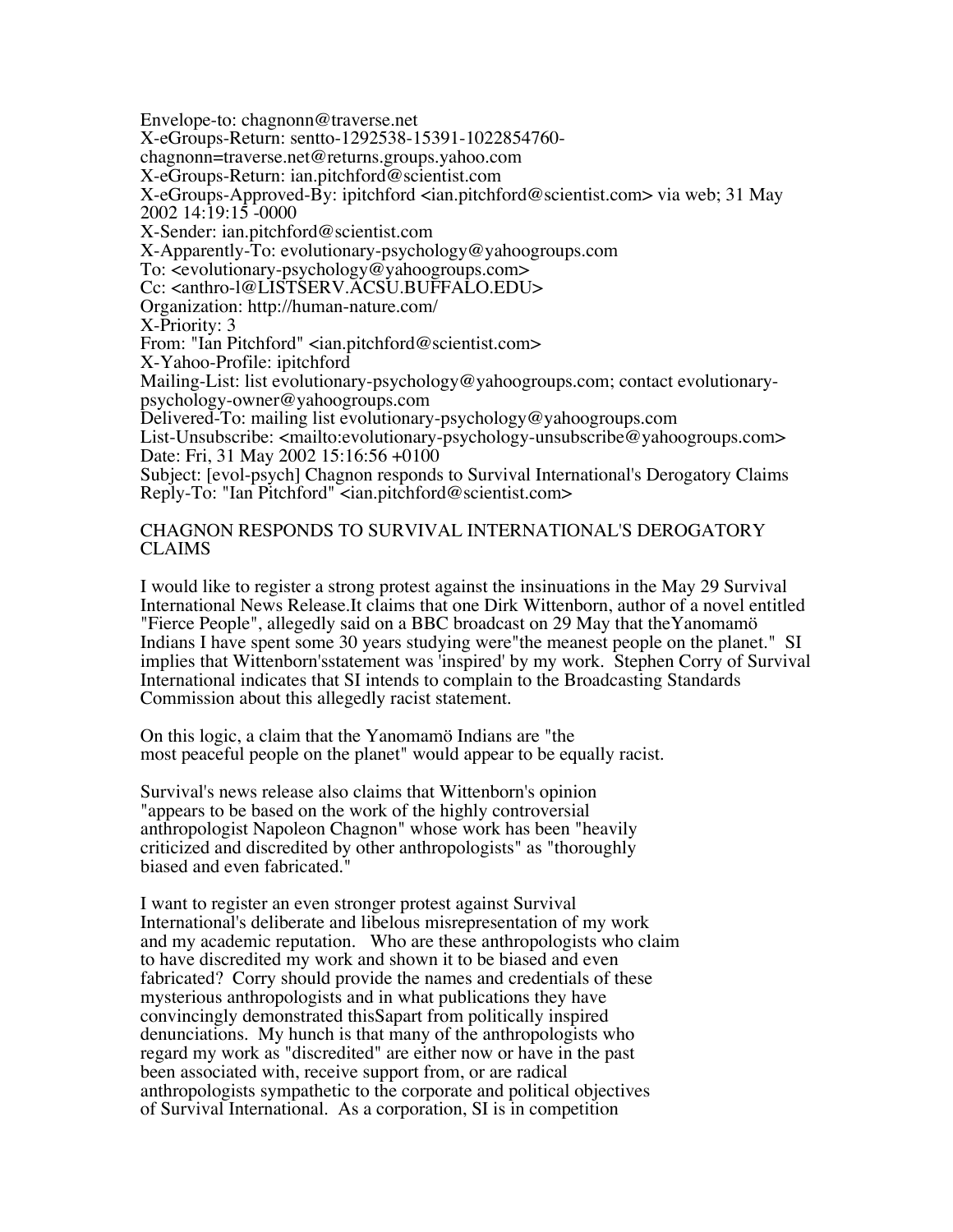for cash donations with several other similar NGOs like Cultural Survival, based in Boston, the Brazilian-based Pro-Yanomamö organization known as CCPy---the 'commission for the protection of the Yanomamö'---and several others. This latest news release by Survival International should be viewed in this context.

Survival International should be viewed as an 'industrial strength' international corporation attempting to gain an edge on it's competitors for donations to it's allegedly worthwhile causes. They, like all corporations, have to pay rent, pay staff, pay for advertising, pay for trips to distant places by their "campaigners" etc. Corry assures the reader that "A Survival campaigner who recently returned from visiting the Yanomami is available for interview." Is this "campaigner" one of the anthropologists Corry refers to earlier? Somebody who "campaigns" is engaged in a political or an economic activity. Anthropologists are supposed to collect empirical data by spending long periods of time with the tribesmen they study and report on.

SI and its competitors seemingly need and want the Yanomamö to be in their own "portfolios" because the Yanomamö are now one of the most famous remaining tribes on earth and a much-sought-after prize because their "plight" translates into more financial contributions made by sympathetic donors. The more downtrodden and exploited the Yanomamö can be made to be, the more likely donors will contribute out of a sense of guilt because THEIR OWN civilization and it's agents caused this lamentable and tragic situation. Something of a political race then ensues. Each corporate competitor must outdo the other in the pursuit of the prized Yanomamö---by expanding the list of Evil Doers or exaggerating their alleged crimes AND attempting to make tribesmen appear to have absolutely no human faults, blemishes, or defects. Any allusion to human defects---like being mean---is denounced as a racist statement. A blemish-free tribesman is easier to package and market, a more profitable commodity. This assumption appears to be based on racism. It seems to imply that people will not help the Yanomamö if they have ordinary human defects. Most normal people are quite willing to save people like the Yanomamö, blemishes and all.

Finally, I want to challenge Corry's insinuation that my research and publications on the Yanomamö have directly led to Brazilian governmental polices that do harm to the Yanomamö. This assertion has been so frequently repeated by my radical anthropological detractors and groups like SI that it approximates a Truth in their circles. I recently asked a prominent Brazilian journalist, who follows both my work and official Brazilian government policies as these relate to the Brazilian Yanomamö, to investigate this accusation. Here is his response:

Date: Thu, 08 Mar 2001 18:36:16 -0300 From: Euripedes Alcantara Organization: VEJA To: Napoleon Chagnon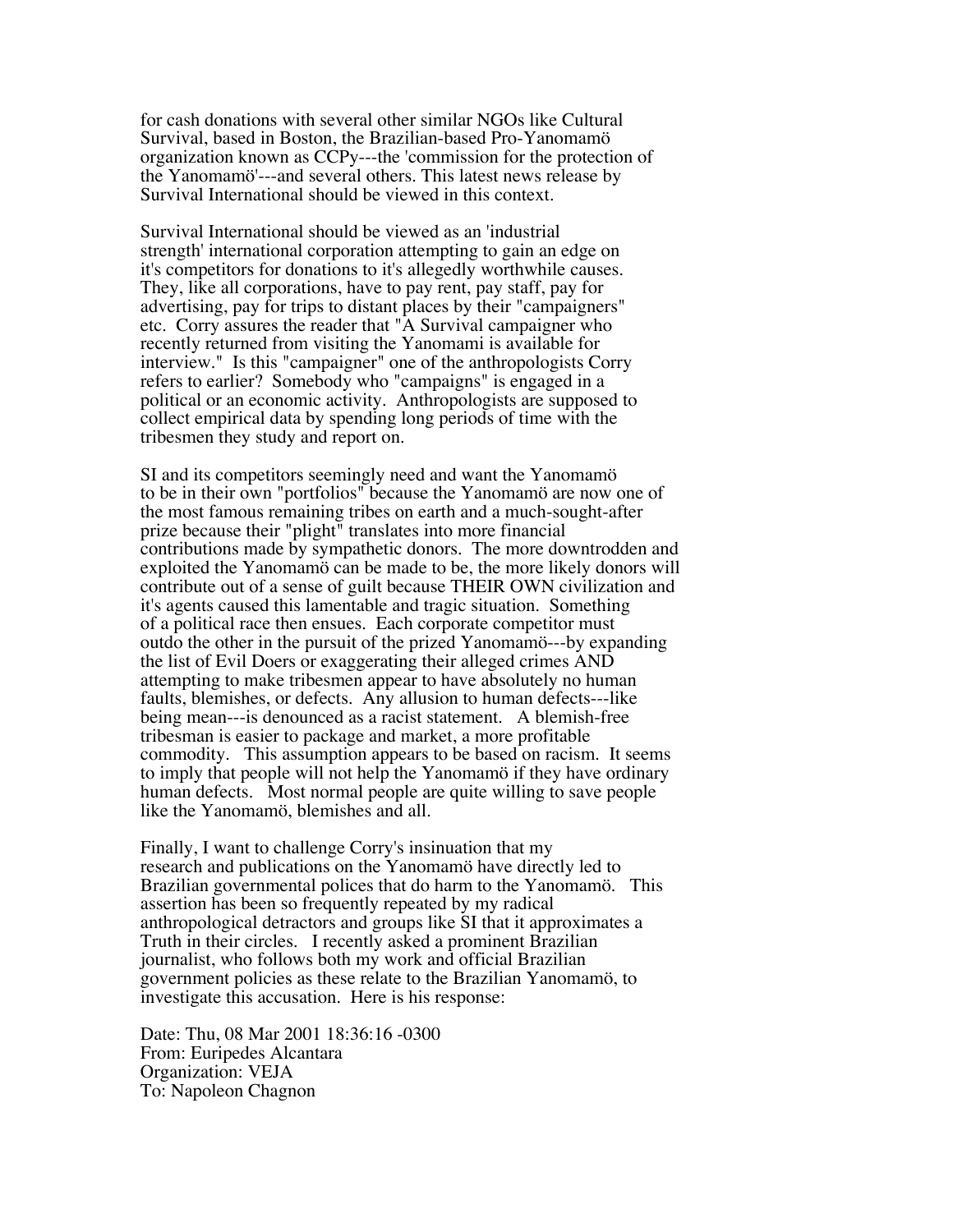I can assure you that I could not find a trace of Brazilian officials use of your work as a justification of a certain policy towards the Yanomamo. I have asked people on high ranks of the military, Funai and the Congress. They have searched on my request almost all documents related to the Brazilian indians policy. Nobody mentions your work as grounds for treating the indians one way or another.

-- Napoleon A. Chagnon 2499 Hobbs Hwy South Traverse City, MI 49686 Phone: [231] 947-9734

 $\overline{\phantom{a}}$ 

## ORIGINAL PRESS RELEASE FROM SURVIVAL INTERNATIONAL

From: "Miriam Ross" <mr@survival-international.org> Sent: Wednesday, May 29, 2002 5:38 PM Subject: RACIST COMMENT ON BBC FUELS UNFOUNDED STEREOTYPE OF AMAZONIAN TRIBE

## SURVIVAL INTERNATIONAL NEWS RELEASE

29 May 2002

## RACIST COMMENT ON BBC FUELS UNFOUNDED STEREOTYPE OF AMAZONIAN TRIBE

The Yanomami tribe of the Amazon rainforest were branded 'the meanest people on the planet' in a racist insult broadcast on the BBC this morning. The remark, made by Dirk Wittenborn, author of the novel 'Fierce People', was completely without foundation. Similar comments in the past have been extremely harmful to the welfare of the Yanomami people. Survival intends to issue a complaint to the Broadcasting Standards Commission about this racist statement.

Wittenborn's opinion of the Yanomami appears to be based on the work of the highly controversial anthropologist Napoleon Chagnon. Chagnon's work has been heavily criticised and discredited by other anthropologists who have worked with the Yanomami, and described as thoroughly biased and even fabricated.

The portrayal of the Yanomami as a 'fierce' and 'mean' people has been extremely damaging to their welfare in the last few decades. In the 1970s Sir Edmund Leach refused to back Yanomami land rights as he thought they would 'exterminate each other' and the British government rejected a funding proposal for an education programme in the 1990s stating that any project undertaken would need to 'reduce violence' amongst the Yanomami.

Up to 20% of the Yanomami were wiped out by disease and mercury poisoning as a result of invasion on their land during the 1990s,